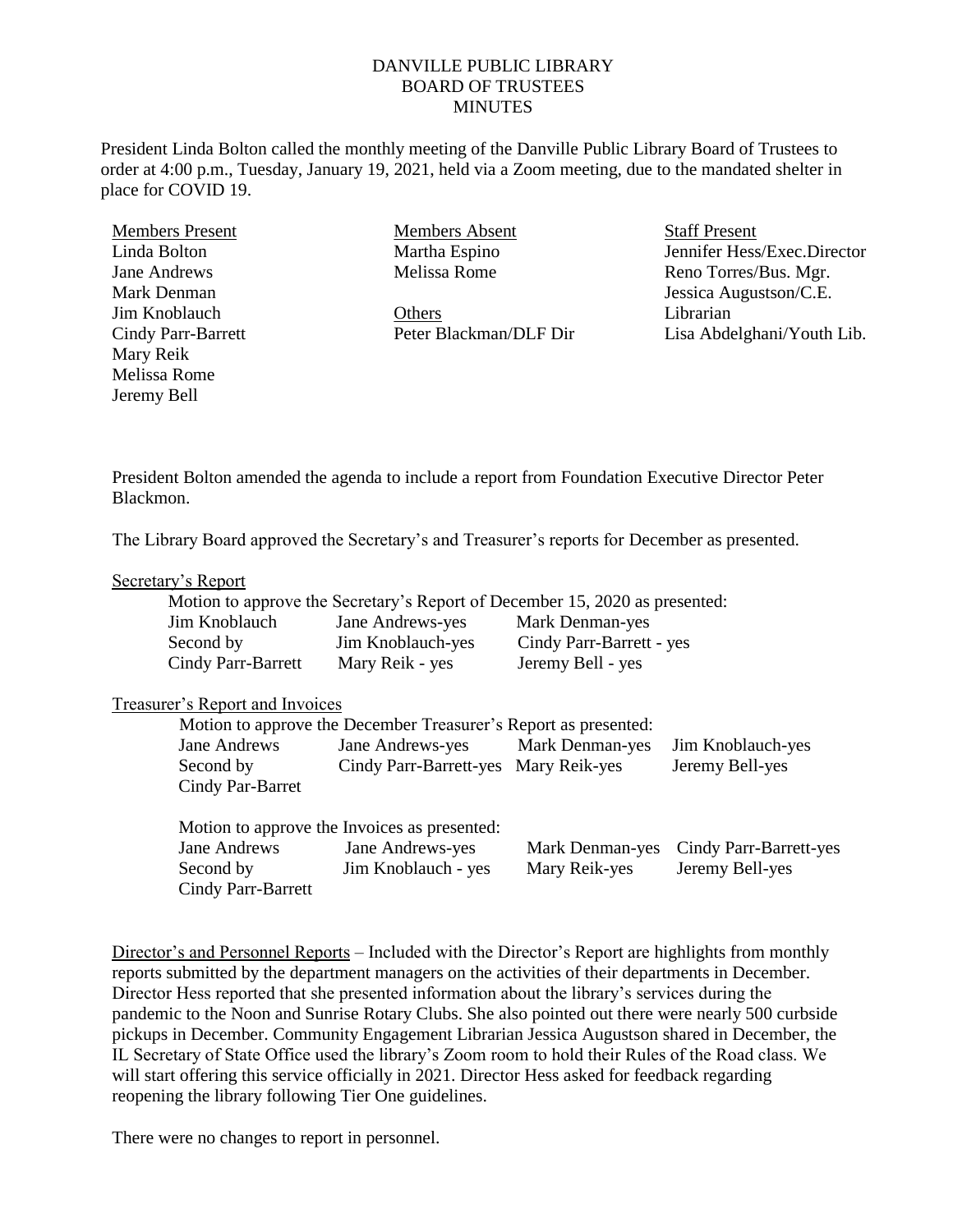Page 2 January 19, 2021 Board Minutes

### Committee Reports

Finance Committee – Committee Chair Jim Knoblauch reported that the Finance Committee met immediately before the board meeting. The Finance Committee had two action items to present, which were approved:

That the non-resident fee be decreased to \$144 per family, effective May 1, 2021. Motion to approve as presented:

> Jane Andrews Jane Andrews-yes Mark Denman-yes Second by Cindy Parr-Barrett-yes Jim Knoblauch-yes Cindy Par-Barret

That the Danville Public Library Board approve the purchase of a new desk for reference using remaining renovation grant funds and maintenance of building line item. Motion to approve as presented:

| Cindy Parr-Barrett | Jane Andrews-yes                         | Mark Denman-yes |
|--------------------|------------------------------------------|-----------------|
| Second by          | Cindy Parr-Barrett-yes Jim Knoblauch-yes |                 |
| Mark Denman        |                                          |                 |

The Finance Committee's next meeting will be held on Tuesday, February 16, 2021, at 3:45 p.m. Phase 4: Online; Phase 5: Second Floor Conference Room

Danville Library Foundation Report – Foundation Executive Director Peter Blackmon shared updates on current fundraising efforts, including two more Winter Sounds Virtual Concerts and the Foundations "Un-Gala" scheduled for March 13, which will be virtual with a live and silent auction. He also shared progress on the former Turk Furniture Building, stating he would be meeting with his Executive Board soon.

Policy Committee – Committee Chair Cindy Parr-Barret reported that Policy Committee met in January and had nine action items to present. These action items were approved:

That the Danville Public Library Board approve the addition of Code 5213, Administrative Assistant, which creates the position of an Administrative Assistant.

Motion to approve as presented:

| Jane Andrews | Jane Andrews-yes                         | Mark Denman-yes |
|--------------|------------------------------------------|-----------------|
| Second by    | Cindy Parr-Barrett-yes Jim Knoblauch-yes |                 |
| Mary Reik    |                                          |                 |

That the Danville Public Library Board review all Codes in the Board of Trustees Bylaws and approve the proposed revisions to the Codes as listed below:

That the Danville Public Library Board approve the addition of Code 5565, which establishes a corporate credit card usage policy.

Motion to approve as presented:

| Mary Reik     | Jane Andrews-yes                         | Mark Denman-yes |
|---------------|------------------------------------------|-----------------|
| Second by     | Cindy Parr-Barrett-yes Jim Knoblauch-yes |                 |
| Jim Knoblauch | May Reik-yes                             |                 |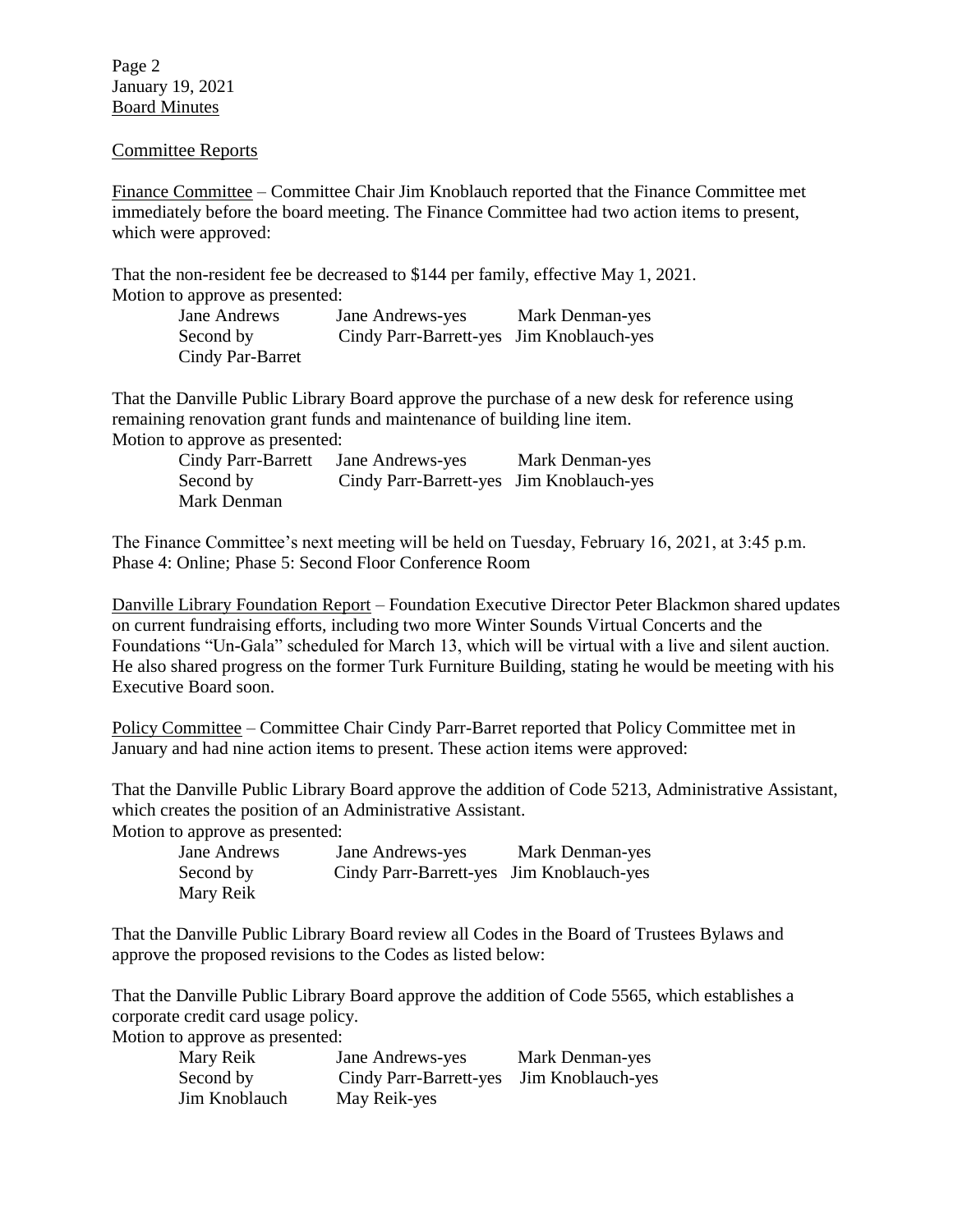Page 3 January 19, 2021 Board Minutes

That the Danville Public Library Board approve the revision of Code 5215, which updates the job description of the custodian.

Motion to approve as presented:

| Jane Andrews | Jane Andrews-yes                         | Mark Denman-yes |
|--------------|------------------------------------------|-----------------|
| Second by    | Cindy Parr-Barrett-yes Jim Knoblauch-yes |                 |
| Mary Reik    | May Reik-yes                             |                 |

That the Danville Public Library Board approve the revision of Code 3320 to include information regarding 75 ILCS 16/30-55.60.

Motion to approve as presented:

| Jim Knoblauch | Jane Andrews-yes                         | Mark Denman-yes |
|---------------|------------------------------------------|-----------------|
| Second by     | Cindy Parr-Barrett-yes Jim Knoblauch-yes |                 |
| Jane Andrews  | May Reik-yes                             |                 |

That the Danville Public Library Board approve changes to the organizational chart in Codes 5220, and 3342 to move the Reference and Archives Department and Public Services Department to under the supervision of the Executive Director; to rename Outreach as Public Services; to rename Youth Services to Children's Department; to move Teen Zone staff from Youth Services to Public Services; and to change the name of Adult Services to Reference and Archives.

Motion to approve as presented:

| Jim Knoblauch | Jane Andrews-yes                         | Mark Denman-yes |
|---------------|------------------------------------------|-----------------|
| Second by     | Cindy Parr-Barrett-yes Jim Knoblauch-yes |                 |
| Jane Andrews  | May Reik-yes                             |                 |

That the Danville Public Library Board approve the revision of Code 5590, changing the name from Punctuality to Attendance, and including additional language to clarify attendance and punctuality expectations; additional language regarding the time clock; clarifying definitions of an excused absence, an unexcused absence and no call/no shows; and establishing a point system to track absences and address attendance and punctuality concerns.

Motion to approve as presented:

| Jane Andrews | Jane Andrews-yes                         | Mark Denman-yes |
|--------------|------------------------------------------|-----------------|
| Second by    | Cindy Parr-Barrett-yes Jim Knoblauch-yes |                 |
| Mark Denman  | May Reik-yes                             |                 |

That the Danville Public Library Board approve the revision of Codes 5340 and 5330 to clarify the language used to in regards to Sick and Vacation time for part time staff and remove Code 5345, Excessive Absences, which is addressed in the revisions to Code 5340 and 5330. Motion to approve as presented:

| Mary Reik     | Jane Andrews-yes                         | Mark Denman-yes |
|---------------|------------------------------------------|-----------------|
| Second by     | Cindy Parr-Barrett-yes Jim Knoblauch-yes |                 |
| Jim Knoblauch | May Reik-yes                             |                 |

The Policy Committee's next meeting will be held on Tuesday, March 9, 2021 at 4:15 p.m. Phase 4: Online; Phase 5: Second Floor Conference Room

Building Committee – Committee Chair Jim Knoblauch reported that the Building Committee had no action items to present, but did have an item of information. Director Hess updated the board on recent repairs to the HVAC and progress regarding Phase One of the Department Relocation Plan.